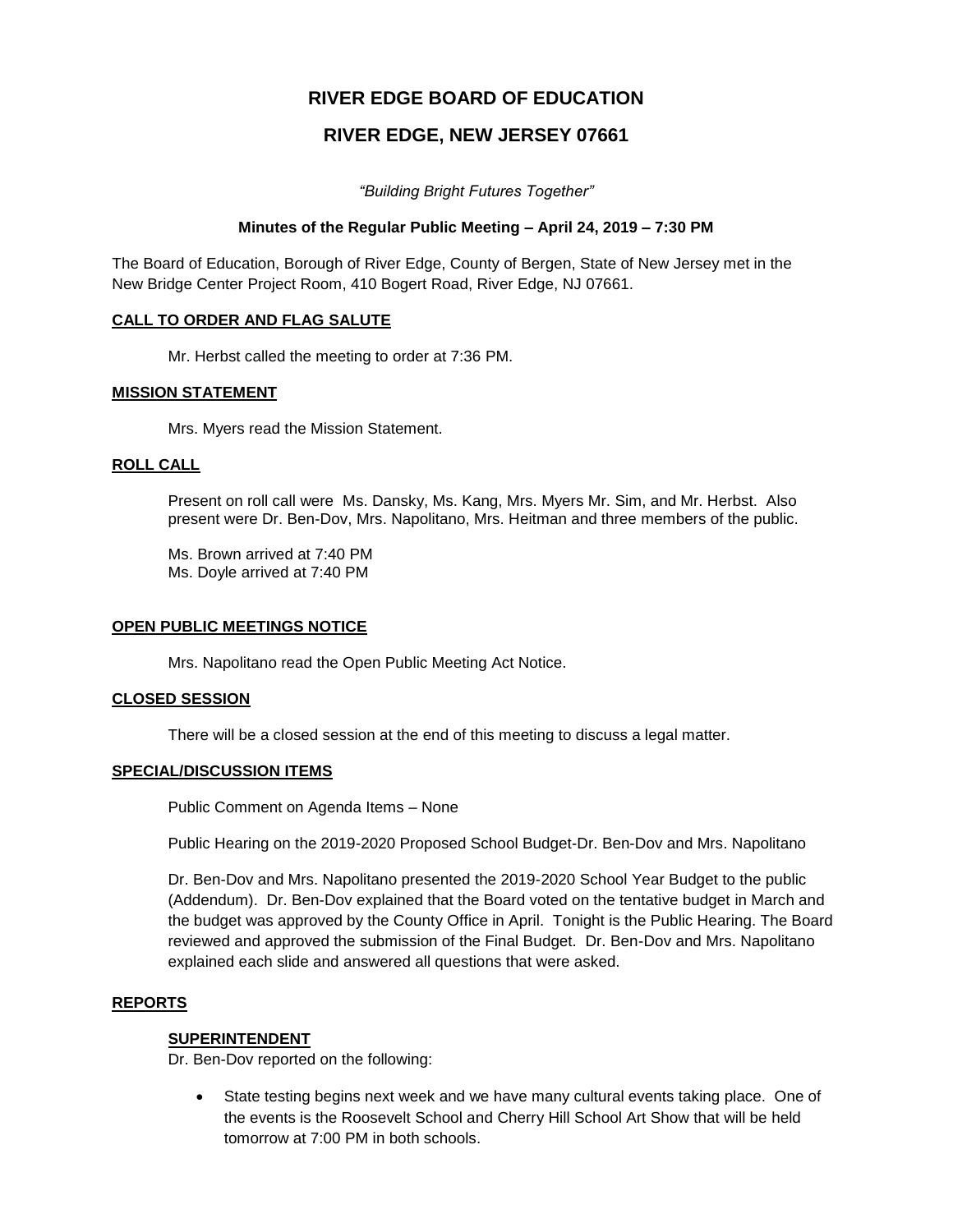- Dr. Ben-Dov gave a follow up report from our Student Board Meeting. She stated two things we are able to implement immediately are: (1). A box that students will be able to tell us what is on their minds. The students can share with the teachers without other students knowing. We will start this May 1<sup>st</sup>. (2). The suggestion to have students who are closer to their age speak to them about the dangers of social media will be implemented soon. River Dell students are available to do that.
- Each school has identified and submitted their personnel needs for next school year. We have ads out, interviews, and demos are starting.
- All non-tenured summaries will be completed by April  $30<sup>th</sup>$ . The non-tenured review for the Board will be on May  $8^{\text{th}}$ .
- Dr. Ben-Dov reported on a potential HIB Incident. The potential HIB was reported by a Sixth Grader at Cherry Hill School on April 3<sup>rd</sup>. Verbal comments were made to the student by another Sixth Grader. There were many comments and incidents between the students. The incident was investigated and it was found not to be HIB related. Consequences were given in accordance with the River Edge Code of Conduct.
- Dr. Ben-Dov reported on a HIB Incident. It was reported by a Cherry Hill School Mother of a Sixth Grader on April 3<sup>rd</sup>. Verbal comments that referred to race and color were made to the student by several Sixth Grade students during the months of February and March. It was investigated and found to be HIB related. Consequences were given in accordance with the River Edge Code of Conduct.
- The Teacher of the Year Committee met today and a Teacher of the Year was selected for each school. They will be announced tomorrow during school. They will be honored at the May 22<sup>nd</sup> board meeting and a county luncheon on May 23<sup>rd</sup>.
- Over 40 students from Roosevelt School and Cherry Hill School participated in the preliminary qualification round of the Science Championship Contest. We had eight students qualify and participate in the regional qualifications at the New Jersey Aviation Museum on April  $12<sup>th</sup>$ . Three out of the eight students qualified for the National Science Championship in Atlanta Georgia in June. They are: John Kim, Ashish Panicker, and Sarvesvaran Vivekanandan. Dr. Ben-Dov is so proud of these students.

# **PRINCIPAL**

Mrs. Heitman reported on the following:

- Mrs. Heitman stated she was so proud of our sixth grade students in the science competition
- The Cherry Hill School Book Fair and Art Show will be on Thursday, April 25<sup>th</sup>
- Arbor Day Celebrations will take place for both schools on April  $26<sup>th</sup>$
- NJSLA Assessments for grades 3 and 4 will begin next week

# **BOARD SECRETARY**

Mrs. Napolitano reported on the following:

 Mrs. Napolitano reported on an update from Mr. Joe Dicara regarding the Cherry Hill School Library. We will have quotes by approximately May 13th.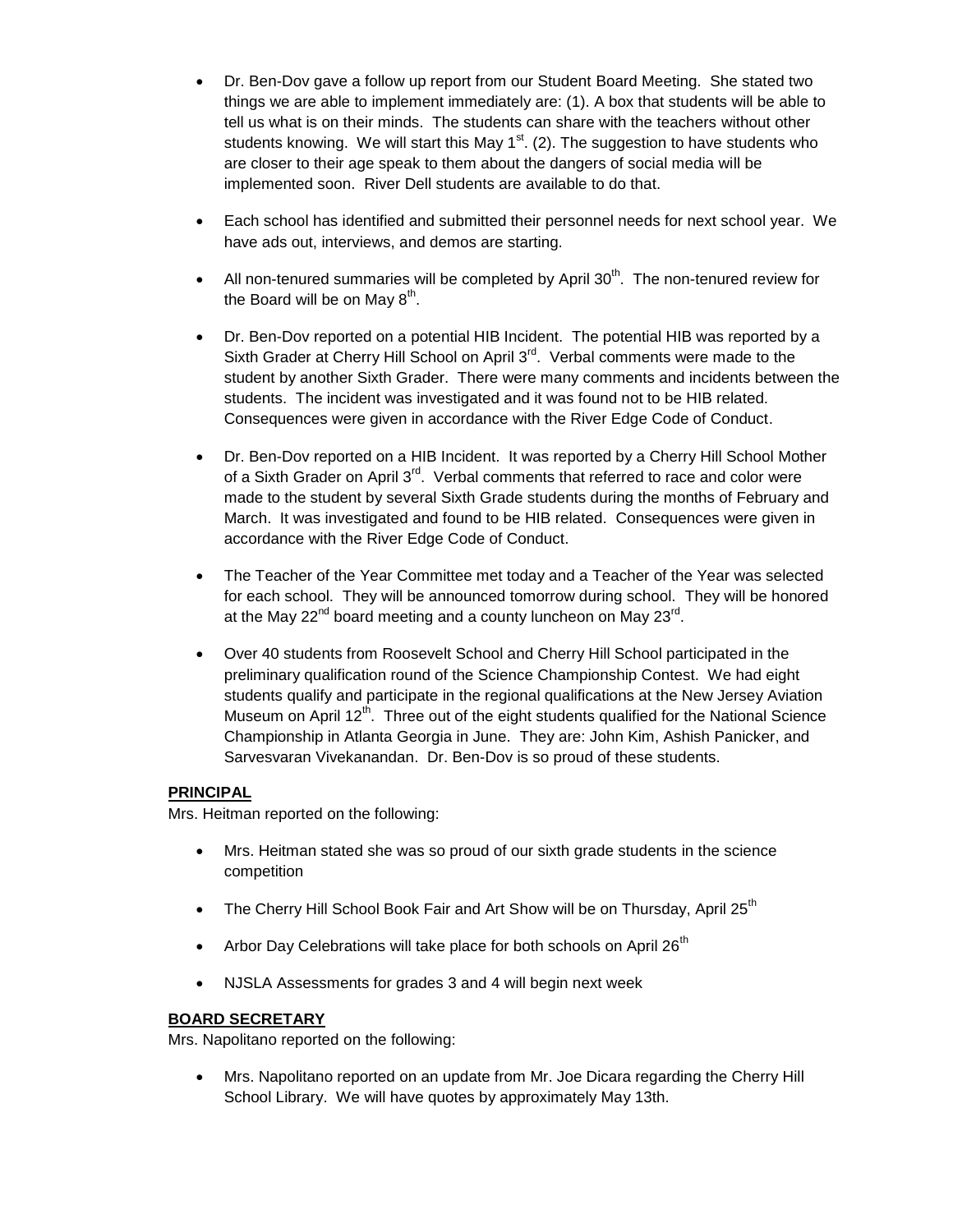- The Pre-construction meeting took place for the HVAC Unit at Roosevelt School. Mrs. Napolitano will give an update on that in the committee meeting.
- The Paging System was upgraded and additional safety items during the Spring Recess. Mrs. Napolitano will give an update on that in the committee meeting.

## **PRESIDENT**

Mr. Herbst reported on the following:

- The Board Retreat will be on June15th at Fairleigh Dickinson University. There will not be a cost to use their facility, but we will need to use their dining services for food. The schedule is all set for this event.
- Mr. Herbst read a thank you card from Christine Moran thanking the Board Members for allowing her to attend the AASA Social and Emotional Learning Cohort in Nashville, TN. She explained her positive experience there in the card.
- Mr. Herbst, Ms. Dansky, and Mr. Sim attended the NSBA Conference from March 30th April 1<sup>st</sup>, in Philadelphia, PA.
- Mr. Herbst will attend the NJSBA County Association Leadership Meeting Weekend from May  $3<sup>rd</sup>$  to May  $5<sup>th</sup>$  in Princeton, New Jersey. The program is called GPS for Visionary Leadership.

## **COMMITTEES' REPORTS**

No Committee Reports at this Meeting

# **MOTIONS TO BE ACTED UPON**

## **A. ADMINISTRATION/POLICY**

**1**. That the Board of Education approve the Minutes of April 10, 2019.

Motion by Ms. Brown Seconded by Ms. Doyle

Ayes: Ms. Brown, Ms. Dansky, Ms. Doyle, Mrs. Myers, Mr. Sim, Mr. Herbst Nays: None, Abstained: Ms. Kang

- **2**. That the Board of Education approve the staff development and travel as per the schedules for April 2019 including relevant mileage reimbursement.
- **3**. That the Board of Education approve the following class trip:

| <b>School</b>             | Grade             | <b>Destination</b>                                  | Cost to<br><b>District</b> |
|---------------------------|-------------------|-----------------------------------------------------|----------------------------|
| <b>Cherry Hill</b><br>and | $5/6$ Art<br>Club | <b>Storm King Sculpture Park</b><br>New Windsor, NY | \$300.00                   |
| Roosevelt                 |                   |                                                     |                            |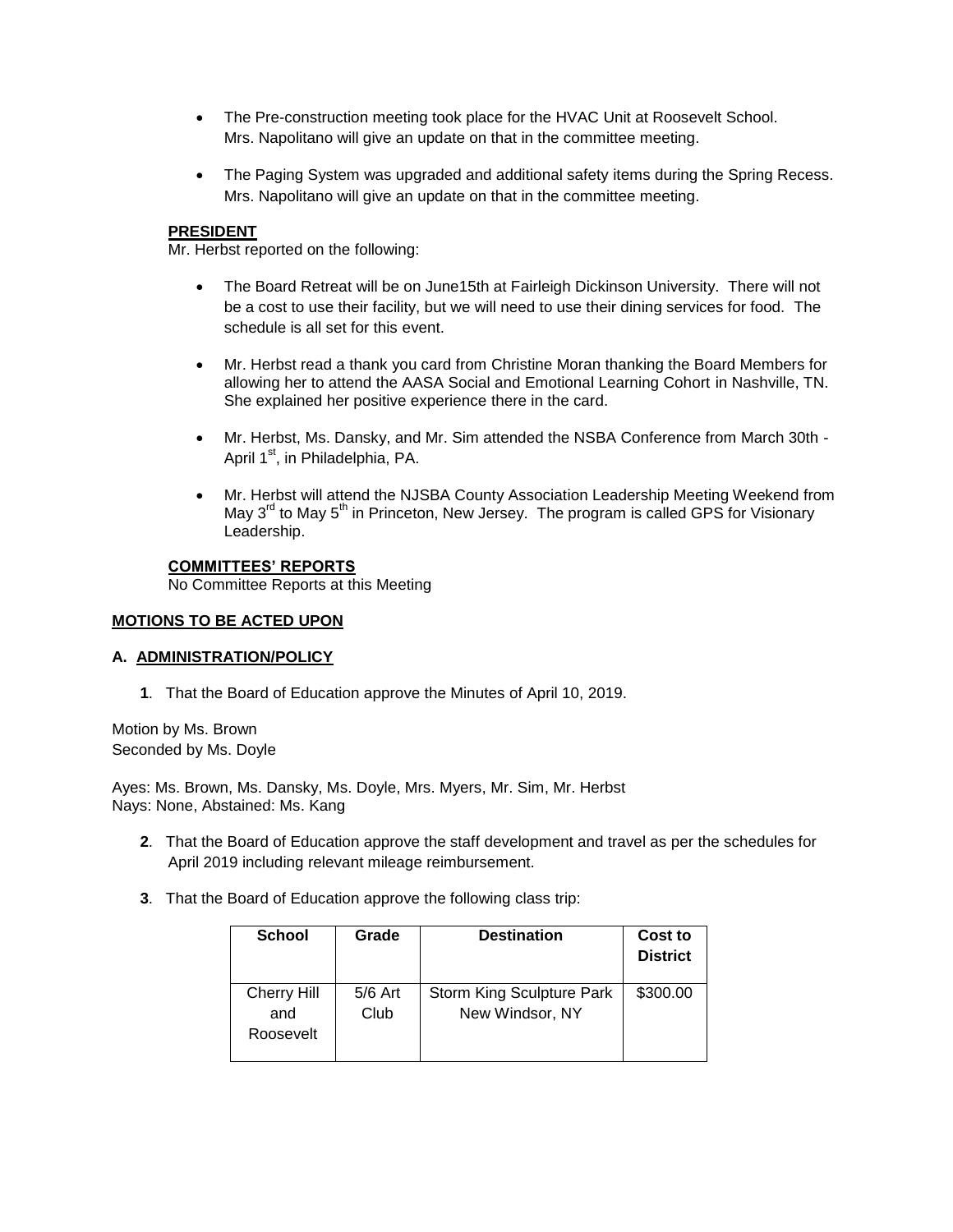**4**. That the Board of Education post approve Christine Moran to attend AASA Social and Emotional Learning Cohort in Nashville, TN, on March 31, 2019 to April 2, 2019, with prior notice to the Board Members.

Motion by Ms. Doyle Seconded by Mrs. Myers

Ayes: Ms. Brown, Ms. Dansky, Ms. Doyle, Ms. Kang, Mrs. Myers, Mr. Sim, Mr. Herbst Nays: None

# **B. CURRICULUM/EDUCATION** -None

#### **C. BUILDING & GROUNDS** - None

#### **D. FINANCE/GRANTS/GIFTS**

- **1**. That the Board of Education approve the bills & claims dated April 2019 totaling \$603,934.27 including checks #42088 through #42158 (Addendum). Payrolls dated March 15, 2019 and March 29, 2019, totaling \$1,165,983.77, issued therefore, a copy of such warrants list be attached as part of these minutes (Addendum).
- **2**. That the Board of Education accept the \$140.00 donation from Jennifer Wong Hernandez for general use at Roosevelt School (Addendum).
- **3**. That the Board of Education approve to move \$32,500 from Capital Reserve to Fund 12 for professional service fees for the HVAC project at Roosevelt School for the upcoming 2019-2020 budget to be reimbursed in the 2019-2020 fiscal year.

Motion by Mrs. Myers Seconded by Ms. Kang

Ayes: Ms. Brown, Ms. Dansky, Ms. Doyle, Ms. Kang, Mrs. Myers, Mr. Sim, Mr. Herbst Nays: None

**4**. That the Board of Education approve the Final 2019-2020 School Year Budget as follows:

|                                   |       | <b>Budget</b> | Local Tax Levy |
|-----------------------------------|-------|---------------|----------------|
| <b>Total General Fund</b>         |       | \$19,587,966  | \$15,717,050   |
| <b>Total Special Revenue Fund</b> |       | \$1,200,937   | N/A            |
| <b>Total Debt Service</b>         |       | \$1,416,700   | \$1,200,316    |
|                                   | Total | \$22,205,603  |                |

**Be It Further Resolved,** that the Board of Education requests the approval of a Capital Reserve Withdrawal in the amount of \$364,075. The District intends to utilize \$364,075 for the HVAC Upgrade at Roosevelt Elementary School Gymnasium.

Motion by Ms. Kang Seconded by Ms. Dansky

Ayes: Ms. Brown, Ms. Dansky, Ms. Doyle, Ms. Kang, Mrs. Myers, Mr. Sim, Mr. Herbst Nays: None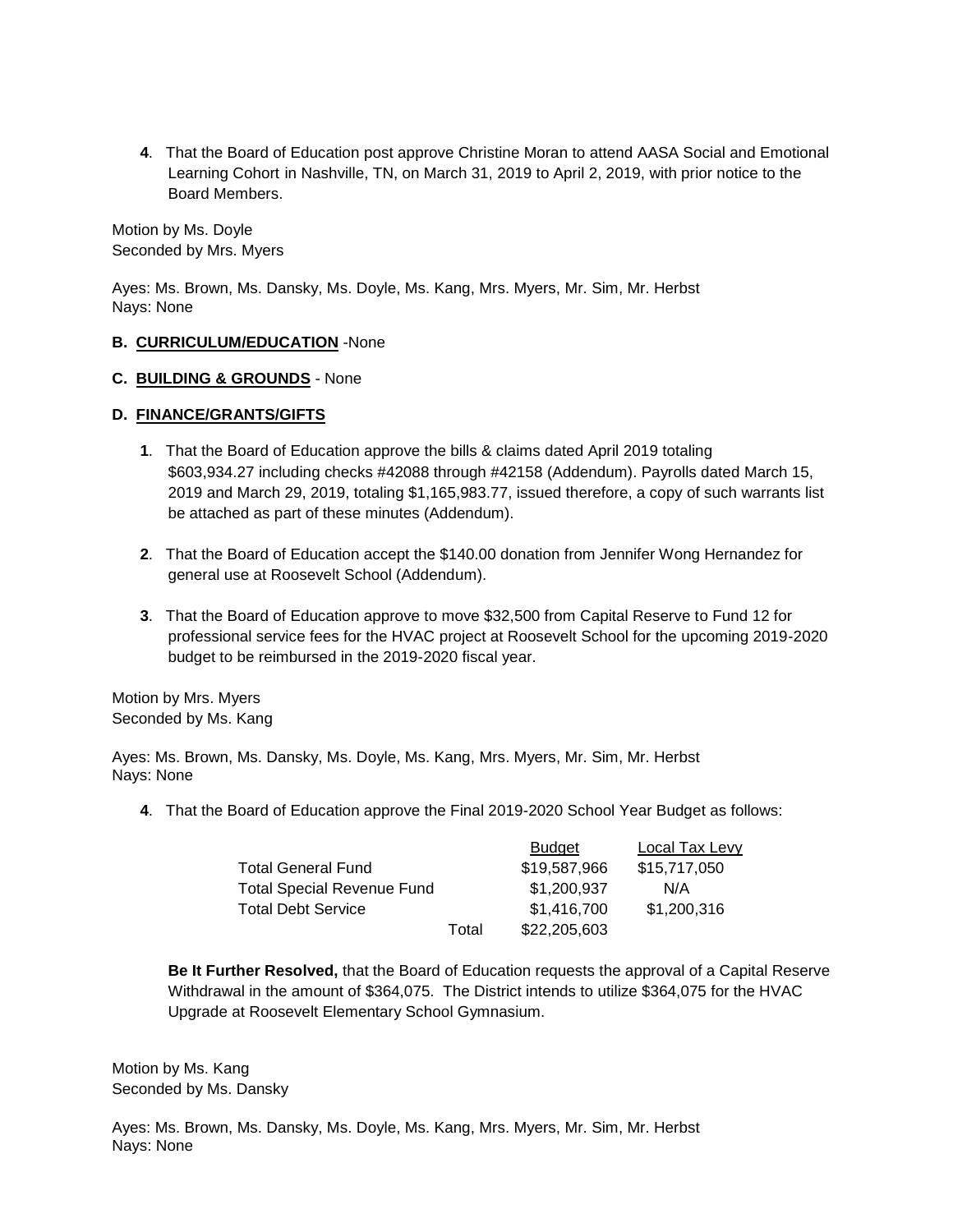# **E. PERSONNEL**

- **1**. That the Board of Education, with the recommendation of the Superintendent, approve Nestor Ortiz, Region V Transportation Coordinator, starting on or about, May 8, 2019 through June 30, 2019, pending final paperwork.
- **2**. That the Board of Education, with the recommendation of the Superintendent, approve a Personal Leave of Absence for Janice Hubbard effective May 8, 2019.
- **3**. That the Board of Education, with the recommendation of the Superintendent approve Jessica Jablin, Leave Replacement Teacher, BA, Step 1, effective on April 25, 2019 through June 30, 2019.
- **4**. That the Board of Education, with the recommendation of the Superintendent approve the extended Child Care Leave of Absence for Donna Lindsay for the 2019-2020 school year.
- **5**. That the Board of Education, with the recommendation of the Superintendent, approve Mary Ann Picardi, Lunch Aide, for the 2018-2019 school year.
- **6**. That the Board of Education, with the recommendation of the Superintendent approve Kristin Joyce as a Substitute Nurse for the 2018-2019 School Year.
- **7**. That the Board of Education approve \$3,500 compensation for Chris Armen, as Director of the 2019 summer enrichment Program.
- **8**. That the Board of Education approve June Karpowich, Clerical Assistant, at a stipend of \$1,250 for the Summer Enrichment 2019 Program.
- **9**. That the Board of Education approve the Summer Enrichment Program teacher hourly rate to be \$33.00 for Summer 2019.
- **10**. That the Board of Education approve the 2019 Summer Enrichment Program with a tuition rate of \$75.00 per enrichment class.
- **11**. That the Board of Education approve Abby Burns-Paterson for the Cycle IV of the Post Dismissal Instructional Academy for the 2018-2019 School Year at the REBOE/REEA CBA hourly rate.
- **12**. That the Board of Education, with the recommendation of the Superintendent approve Katherina Hroncic, college student, to observe grade six classroom lessons for a maximum of 10 hours to commence on or about April 25, 2019 through May 23, 2019.
- **13**. That the Board of Education, with the recommendation of the Superintendent, approve Nathalie Sterling, Lunch Aide, for the 2018-2019 school year.

Motion by Ms. Dansky Seconded by Mr. Sim

Ayes: Ms. Brown, Ms. Dansky, Ms. Doyle, Ms. Kang, Mrs. Myers, Mr. Sim, Mr. Herbst Nays: None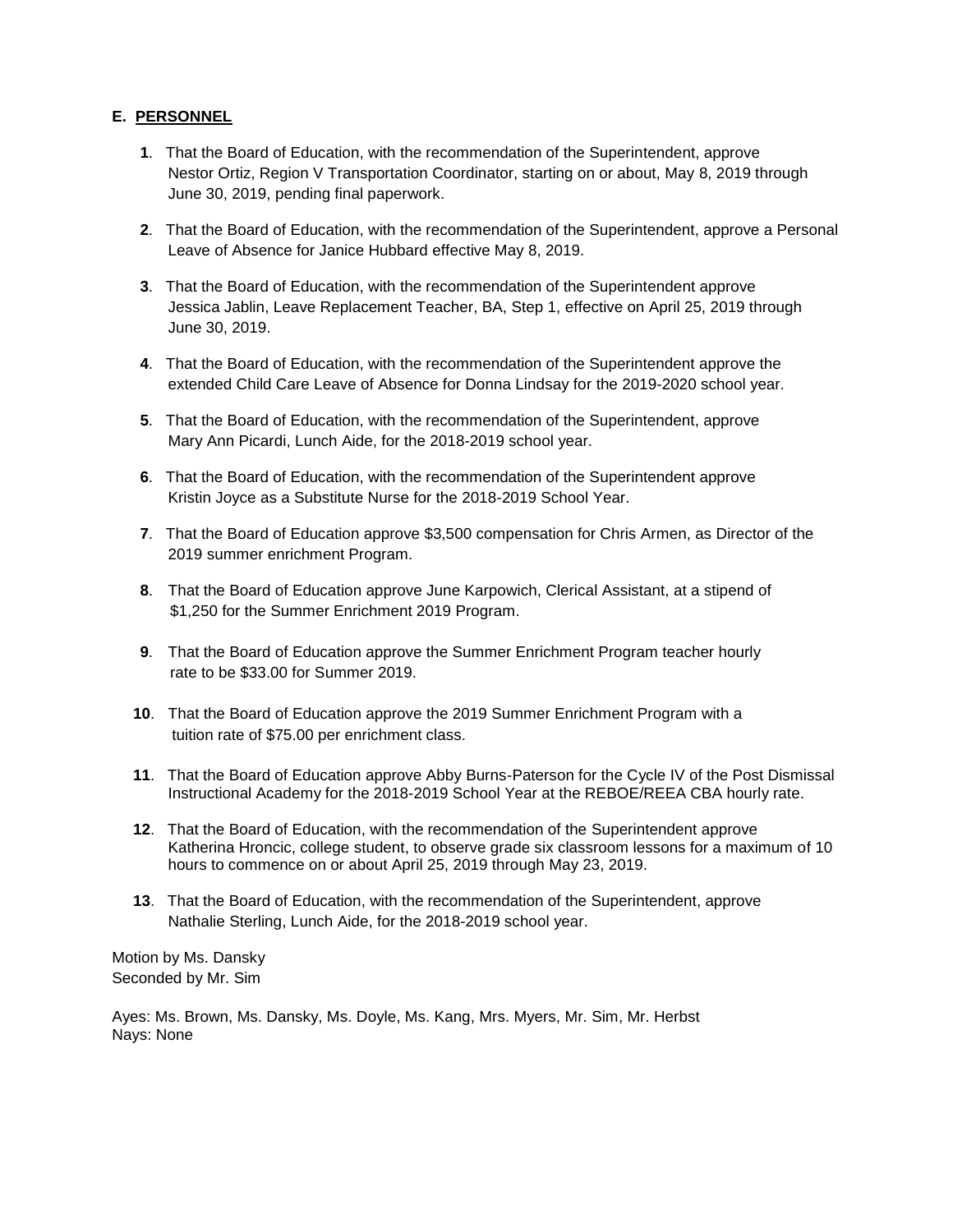# **F. RIVER EDGE SPECIAL EDUCATION**

**1**. That the Board of Education approve a Tuition Contract with the CTC Academy in Oakland, for a student whose name is on file in the Board Office. Transportation will be provided through Region V. The tuition rates are as follows:

> \$85,490.00 2018 - 2019 School Year \$415.00 Per Diem Rate

Motion by Mr. Sim Seconded by Ms. Brown

Ayes: Ms. Brown, Ms. Dansky, Ms. Doyle, Ms. Kang, Mrs. Myers, Mr. Sim, Mr. Herbst Nays: None

# **G. REGION V ADMINISTRATION & TRANSPORTATION**

- **1**. That the Board of Education approve the bills & claims dated April 2019 totaling \$1,308,397.58 including checks #71796 through #71939 (Addendum).
- **2**. That the Board of Education approve the following Quote Contracts for the 2018-2019 school year:

| Route # | Transporter                        | Per Diem |
|---------|------------------------------------|----------|
| 2680    | Destiny 23                         | \$192.00 |
| 2694    | Destiny 23                         | \$243.00 |
| 2697    | Destiny 23                         | \$175.00 |
| 2702    | Destiny 23                         | \$238.00 |
| 2731    | R&V Transportation                 | \$238.00 |
| 2720    | RC Prime Transportation LLC        | \$168.00 |
| 2732    | <b>RC Prime Transportation LLC</b> | \$330.00 |
| 2669    | Sun Transport                      | \$210.00 |
| 2725    | Sun Transport                      | \$195.00 |
| 2727    | Sun Transport                      | \$179.00 |
| 2728    | Sun Transport                      | \$159.00 |
| 2724    | <b>Triumph Invalid Coach</b>       | \$310.00 |
| 2723    | We Care School Trans               | \$299.00 |

- **3**. That the Board of Education approve the 2018-2019 Jointure Transportation Agreement between Jersey City Public Schools (Host) and Region V/River Edge BOE. (Joiner)
- **4**. That the Board of Education approve the 2019-2020 Jointure Transportation Agreement between Region I Mahwah (Host) and Region V/River Edge BOE. (Joiner)
- **5**. That the Board of Education approve the 2019-2020 Jointure Transportation Agreement between South Bergen Jointure Commission (Host) and Region V/River Edge BOE. (Joiner)
- **6**. WHEREAS, the River Edge Board of Education (the "Board") is the lead education agency ("LEA") for the Bergen County Region V Council for Special Education ("Region V"); and

WHEREAS, Region V provides shared services for its member districts such as evaluations, direct services, and consultation; and

WHEREAS, as the LEA, the Board must approve the consultant agreements of the providers that Region V utilizes to deliver shared services to its member districts.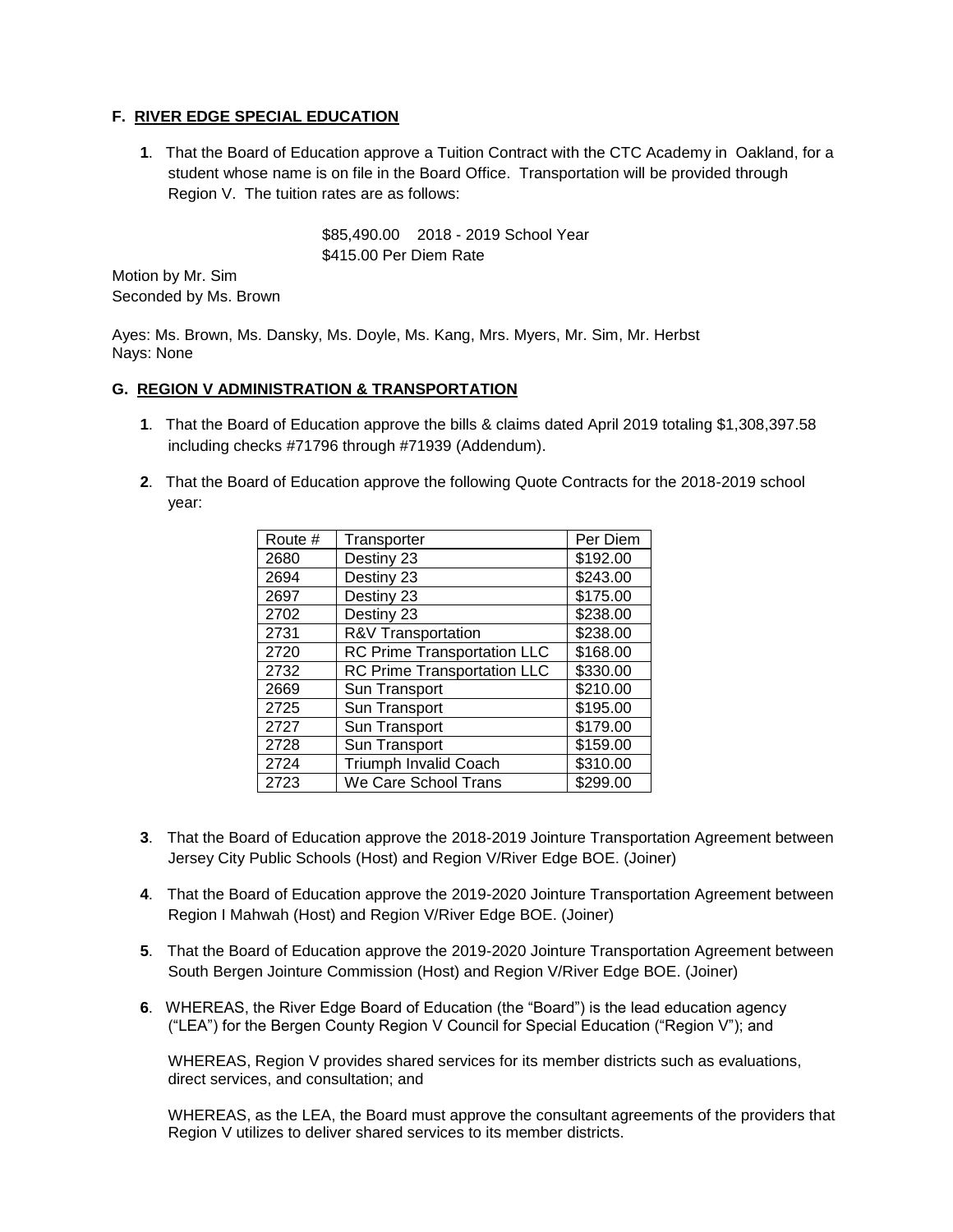NOW THEREFORE, BE IT RESOLVED, that the Board, upon recommendation of the Superintendent, re-approves the consultant agreements of the following Region V Shared Services Consultants, Psychologists, Learning Disabilities Teacher Consultants, Social Workers, Speech Language Specialists, Occupational and Physical Therapists, and Translators to provide evaluations, direct services, and consultation, to non-public and public schools for member districts upon request for the 2018-2019 school year:

| Blue Ribbon Assessment LLC | Learning Disabilities Teacher Consultant | Evaluations |
|----------------------------|------------------------------------------|-------------|
| Shoop SBA, LLC             | Transportation                           | Consultant  |

Motion by Ms. Brown Seconded by Ms. Doyle

Ayes: Ms. Brown, Ms. Dansky, Ms. Doyle, Ms. Kang, Mrs. Myers, Mr. Sim, Mr. Herbst Nays: None

## **OLD/NEW BUSINESS**

Ms. Dansky reported on presentations she attended at the National conference:

LGBTQ – She met with and spoke to an administrator in California that held the workshop. It was very insightful.

Donors Choose organization – crowd funding site for teachers – support K-12 schools, request extra resources, to support the needs of teachers and students. The headquarters is located in Manhattan.

Dr. BenDov said she would invite them to speak to administrators and teachers.

 $C$ limate study – we have had many presentations on climate studies – organizations that do an external climate study should be considered – A National nonprofit organization was discussed.

Mr. Herbst – reported that he spoke to a Board Member there who said they send two members with criteria-based credentials to attend the conferences.

Ms. Brown – said thank you so much for attending and taking the time for exploring and looking at different ideas for the district.

Mr. Herbst attended curricular based program which he will discuss first in the Curriculum and Instruction Committee.

Ms. Dansky stated she would like to attend the NJSBA Special Education Symposium on May 13th in West Windsor, NJ.

Mr. Sim attended the national conference and spoke about all the different classes he attended especially one dealing with building student resilience.

Dr. Ben Dov spoke about the SPAN meeting and asked if a Board Member can attend the meeting on May 14th. Ms. Dansky said she would check her calendar and let Dr. Ben-Dov know if she can attend.

#### **PUBLIC DISCUSSION** - None